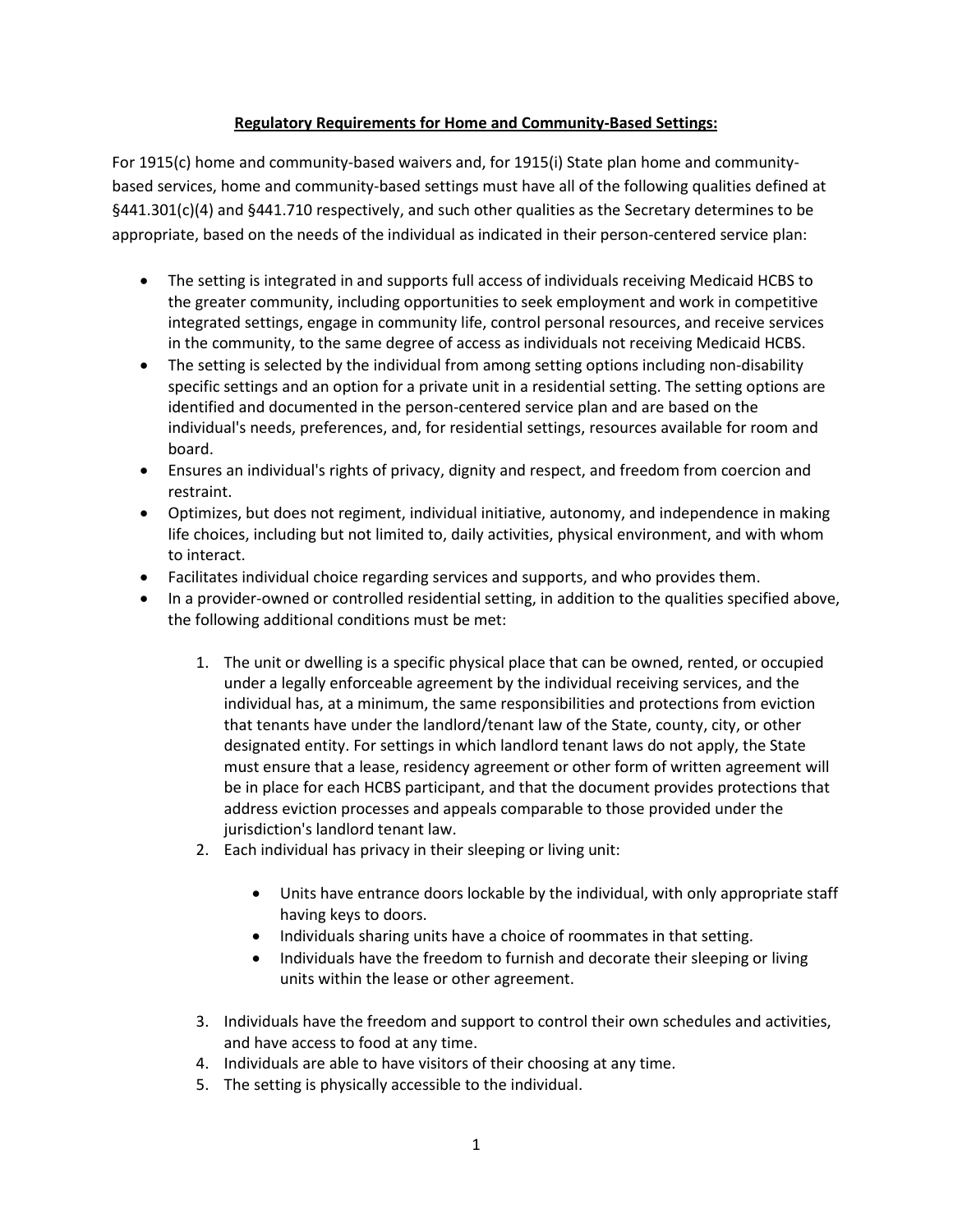- 6. Any modification of the additional conditions specified in items 1 through 4 above, must be supported by a specific assessed need and justified in the person-centered service plan. The following requirements must be documented in the person-centered service plan:
	- Identify a specific and individualized assessed need.
	- Document the positive interventions and supports used prior to any modifications to the person-centered service plan.
	- Document less intrusive methods of meeting the need that have been tried but did not work.
	- Include a clear description of the condition that is directly proportionate to the specific assessed need.
	- Include regular collection and review of data to measure the ongoing effectiveness of the modification.
	- Include established time limits for periodic reviews to determine if the modification is still necessary or can be terminated.
	- Include the informed consent of the individual.
	- Include an assurance that interventions and supports will cause no harm to the individual.

## **Settings That are Not Home and Community-Based:**

For 1915(c) home and community-based waivers, settings that are not home and community-based are defined at  $§441.301(c)(5)$  as follows:

- A nursing facility;
- An institution for mental diseases;
- An intermediate care facility for individuals with intellectual disabilities;
- A hospital; or
- Any other locations that have qualities of an institutional setting, as determined by the Secretary.

For 1915(i) State plan home and community-based services, settings that are not home and communitybased are defined at §441.710(a)(2) as follows:

- A nursing facility;
- An institution for mental diseases;
- An intermediate care facility for individuals with intellectual disabilities;
- A hospital; or
- Any other locations that have qualities of an institutional setting, as determined by the Secretary.